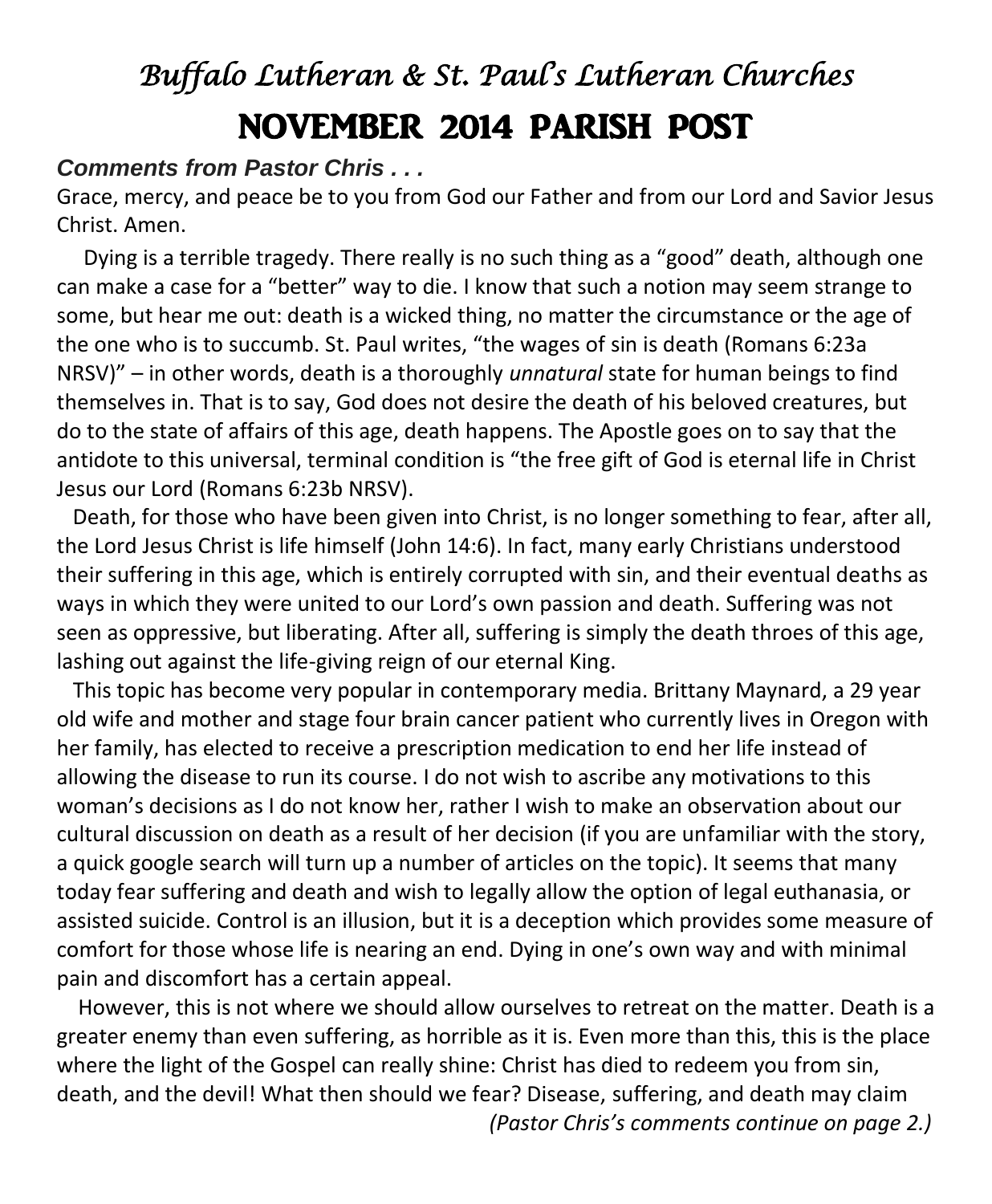our bodies, but we are Christ's! No power that can destroy our physical selves can ever remove us from the loving embrace of Christ! And, though our bodies be destroyed, they will be restored to us in the Resurrection of the Dead at the end of all things.

 Brothers and sisters in Christ, we should take it upon ourselves to share this Gospel with those in need of it. Where death rears its ugly head, we should let the light of the Gospel shine ever more brightly. For in the light of our Lord, even the dark shadow of death loses is inky blackness and, along with that, its fearful hold over us.

Yours in Christ,

Pastor Chris

## FINANCIAL NEWS TO NOTE!

| BUFFALO LUTHERAN CHURCH             | ST. PAUL'S LUTHERAN CHURCH                |
|-------------------------------------|-------------------------------------------|
| Watch for Buffalo Lutheran Church's | General fund balance-October 23-\$1171.63 |

# **ANNOUNCEMENTS**

Remember in prayer care and healing for Edie Smith as she is recovering from recent hospitalizations at home. Remember, too, healing Cheryl (Olson) Benson as she recuperates from Bypass surgery in Texas.

Remember with prayers of sympathy the family and friends of Duane Aljoe, formerly of Tower City. He passed away October 22 in Fargo.

Buffalo Daycare Center's 14th annual Soup and Sandwich Fundraiser and Bake Sale will be held Sunday, November 23rd from 11:00 am to 1:00 pm at the Buffalo Community Center. There will be a free will offering for the lunch. Bake sale items will be priced. Purchase some goodies for your Thanksgiving table!



The Tour of Homes sponsored by the Community Health Ministry will be held November 30 from 1-5 PM. Get your tickets and maps and have lunch at the Olde High School in Buffalo. Five rural homes (both Tower City & Buffalo homes) are on the Tour List.

# *Thrivent News - -* **November 9, 2014**

Members of Thrivent Financial have the unique opportunity to vote for the leaders of their local Thrivent chapters. Chapter leaders manage and administer funds available through the Care Abounds Communities program, which supports activities our members conduct to help others and their communities. The leadership board also supports educational and social activities that bring chapter members together. Call Lois Smith for more information at 633-5343. *Thanks for the help, Lois!*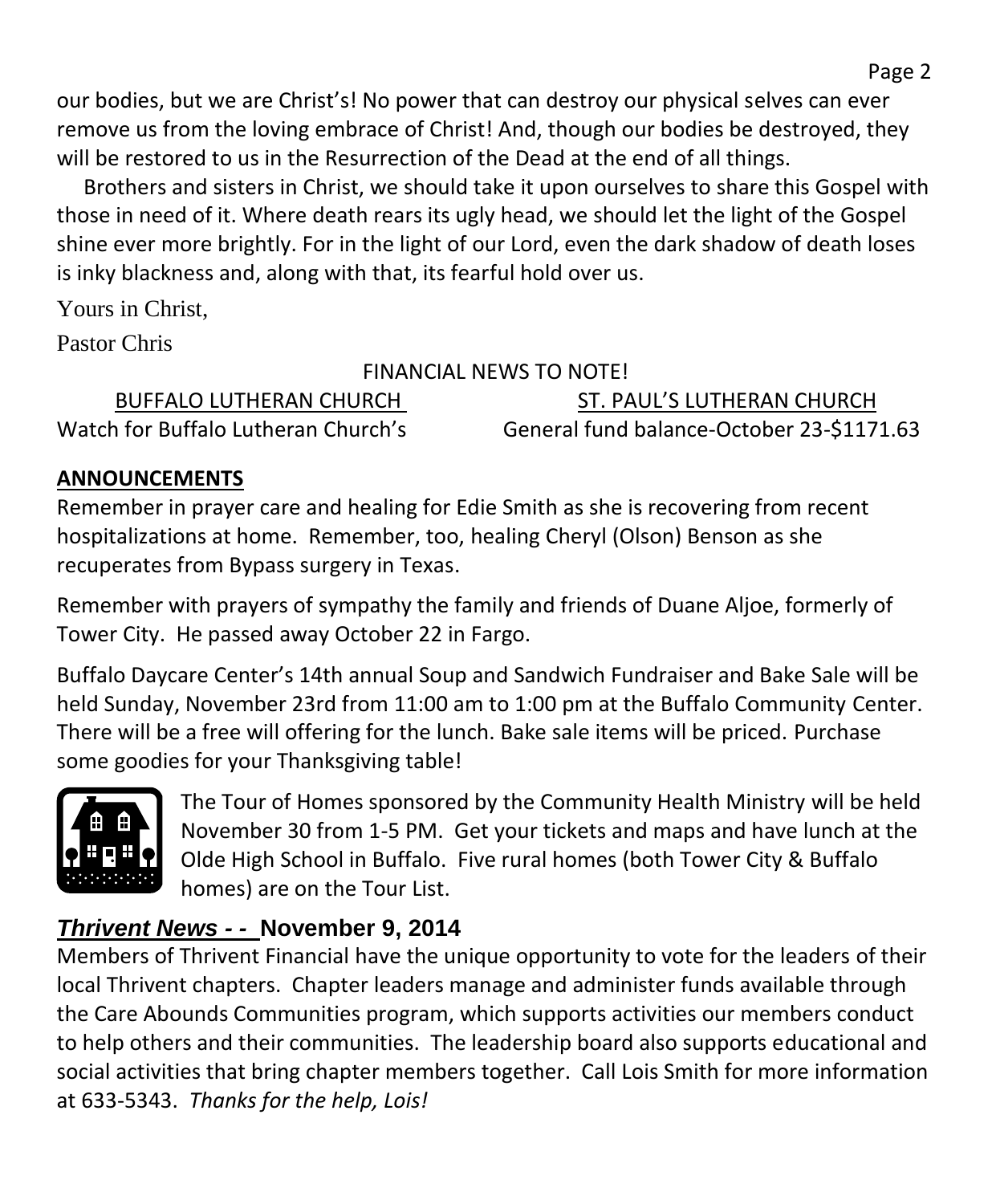#### **OCTOBER PARISH NURSE NOTES—Shingles Vaccine Page 3** Page 3

Dear Family and Friends,

 Often, people wonder about receiving the new shingles vaccine. Their primary physicians have encouraged them to do so. Merck has produced ZOSTAVAX™, which is given as a single dose by injection under the skin. Adults aged 60 or older are being offered this vaccine to prevent shingles. Zostavax™ contains a weakened chickenpox virus [varicellazoster virus]. You may not remember having chickenpox, but in the US, over 90% of adults have had it.

 Shingles is caused by the same virus that causes chickenpox. Once you have had chickenpox, the virus can stay in your nervous system for many years. For reasons not fully understood, the virus may become active again and shingles results. Increased age and immune system problems may increase your chances of getting shingles.

Shingles is a rash that is usually on one side of the body. The rash begins as a cluster of small red spots that often blister. This rash can be very painful. Shingles rashes usually last up to 30 days and, for most people, the pain lessens as it heals. However, there can be complications associated with this disease, such as long-term, debilitating pain, infection of the blisters or visual changes, including blindness, if the eye is involved. This vaccine has been shown to reduce the risk of shingles and the pain and other complications.

 You should not get the vaccine if you are immunocompromised from taking steroids or have had recent treatment for certain cancers, if you have just gotten blood products, or are allergic to gelatin products or neomycin. Always check with your doctor regarding your ability to receive this injection.

 The Zostavax™ vaccine is not covered by Medicare Part B, and it can cost from \$175 to \$250 with administration costs. However, you should check with your Medicare D drug plan, or any other drug plan you have, if not on Medicare D. Some plans will provide coverage, but patients must pay the cost up front, and then submit the receipts and bills for reimbursement. If you are interested, ask your physician, if he or she has not already mentioned it. It is worth checking in to. But be sure you are aware of the cost and the payment process.

*"The human spirit will endure sickness; but a broken spirit—who can bear?"* 

*Proverbs 18*

*Peace in Him,* 

*Gwen Fraase RN Parish Nurse Community Health Ministry*